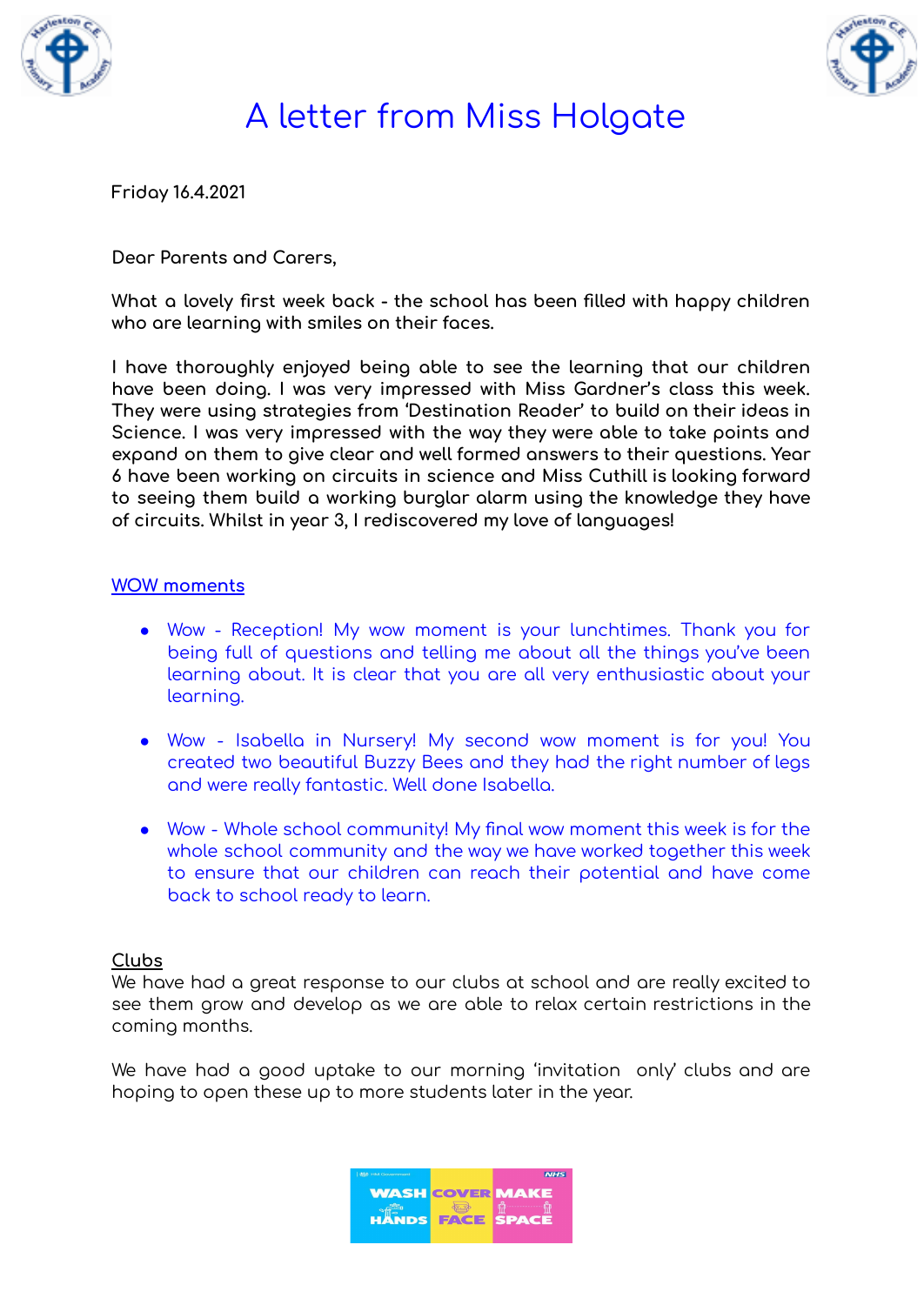



Each morning there are two sports groups, focussing on teamwork, resilience and perseverance. This week they have been honing their ball skills and working in teams to learn dodgeball. I'm excited to see where they are going to progress to and I am very grateful that they let me join in with them this week. Thank you children!

At lunchtime, we have a sports coach to work with children on the field. This lunchtime sports club is very well attended in both EYFS/KS1 and KS2. I know that the KS2 children have enjoyed having a football ref and coach at lunchtimes - they are even able to use our freshly marked football pitch on the field!

Boogie Bounce! On Tuesday, I was able to join year 3 children at Boogie Bounce - it was fantastic. High energy, trampoline based fun. This session was fantastic and I am looking forward to the children being able to teach me some of the things they've learnt later this term.

Our Year 2 and Year 5 sports clubs after school have been well received this week and we are really looking forward to being able to invite more children to them, as restrictions ease. Archery on Monday, was a highlight of my day - it was great to see our children trying new activities.

We are currently exploring different clubs which we can run in school, which are Covid- secure and will be engaging for our children.

### **A Prayer of reflection**

Lord God, You have called your servants to ventures of which we cannot see the ending, by paths as yet untrodden, through perils unknown. Give us faith to go out with good courage, not knowing where we go, but only that your hand is leading us and your love supporting us, through Jesus Christ our Lord.

Amen

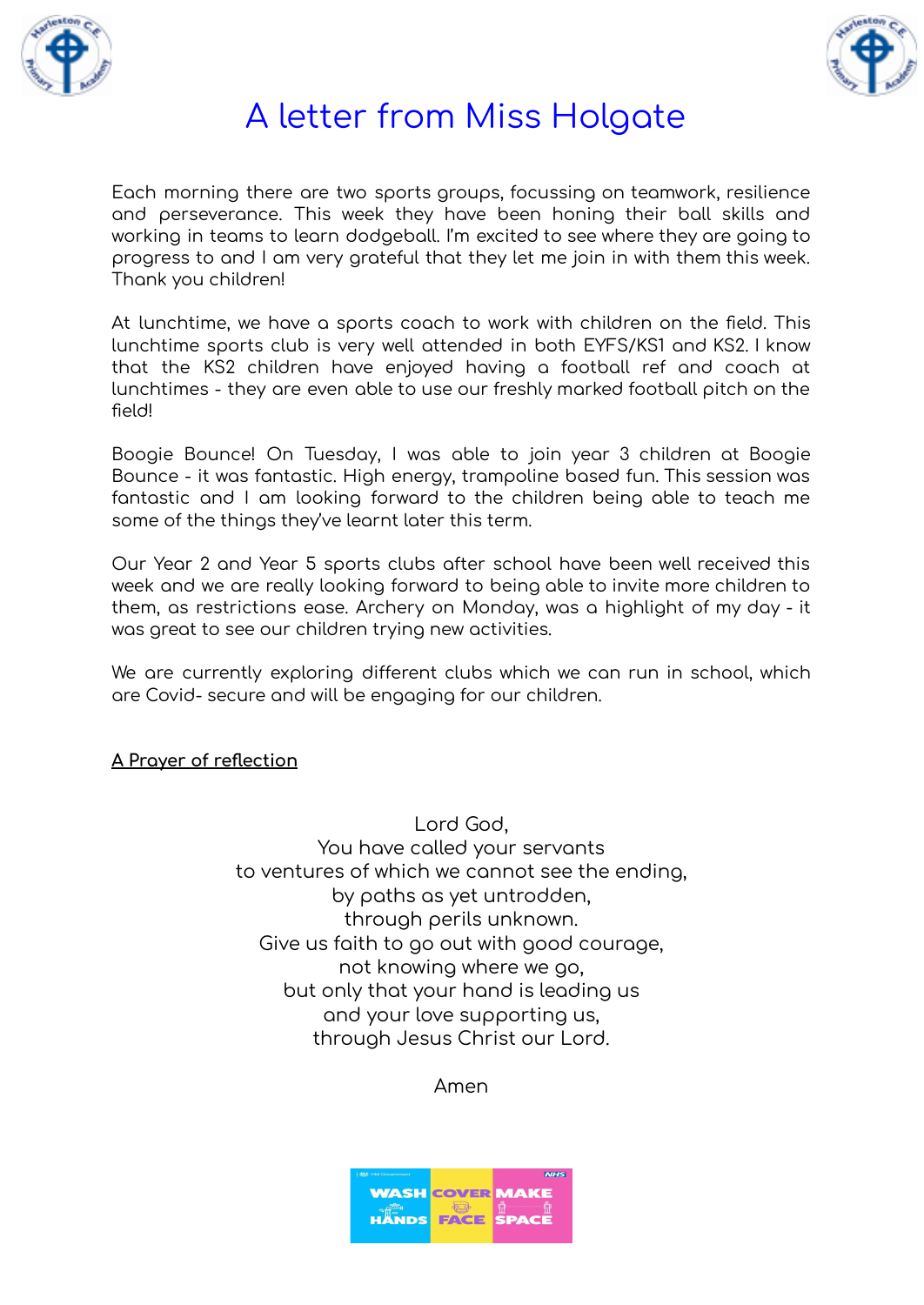



### **Nursery Applications**

Application forms for Harleston Primary Academy Nursery are available to complete online via our school's website, by selecting the Nursery tab. Nursery admissions take place termly in September, January and April for children who are aged 3 or above.

We currently have spaces available for afternoon Nursery sessions for children who are aged 3 before 31st March 2021. Please complete an online form or contact the school office for more details.

#### **Who do I contact?**

Some parents have asked me who they should contact in school, for different situations.

If your child is ill - please contact the office via My Ed or the Absence Line: 853211 extension 1

**Office:** Collection, dates, special events, changes in circumstances or to book a meeting with a class teacher or member of SLT.

You can contact the office via MyEd or email: [office@harleston.stbenets.org](mailto:office@harleston.stbenets.org)

In the case of an emergency, where a message is needed to be given urgently, please call 853211 extension 2.

**Classteacher:** Your child's class teacher is the first person to talk to with regards to your child. They can be contacted via the office or at their email address. First initial surname @harleston.stbenets.org so if a teacher was Mrs Jo Bloggs their email address would be [jbloggs@harleston.stbenets.org](mailto:jbloggs@harleston.stbenets.org)

Having spoken to your child's class teacher, they will work with you to support your child/resolve any concerns you may have. If you or they feel that further support is needed please contact the relevant person below.

**Special Educational Needs and Disabilities:** Mrs Laura Botwright: SENDco [lbotwright@harleston.stbenets.org](mailto:lbotwright@harleston.stbenets.org)

**Nursery and Reception:** Mrs Beverly Beaumont [bbeaumont@harleston.stbenets.org](mailto:bbeaumont@harleston.stbenets.org)

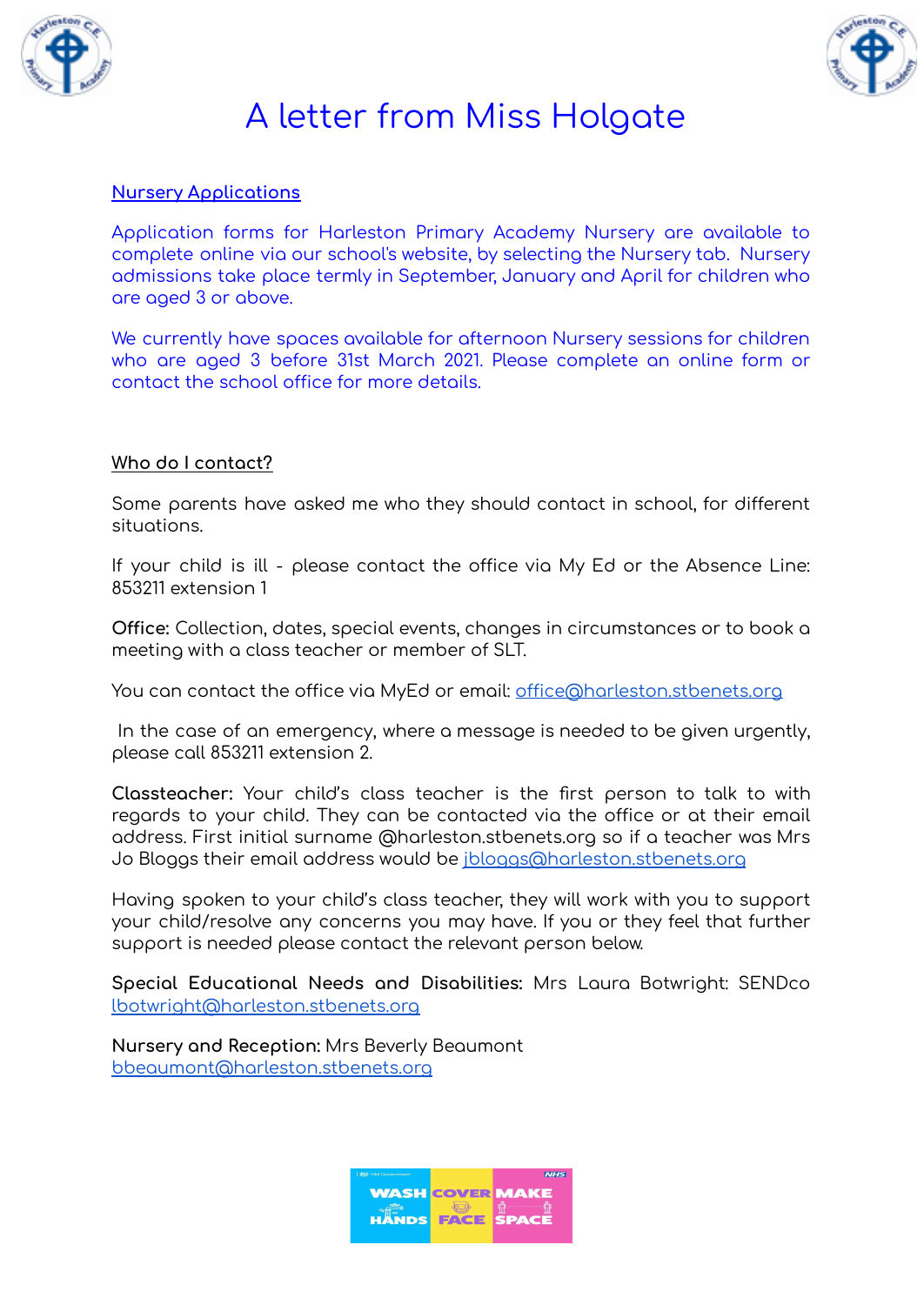



**Year 1 and 2:** Miss Melanie Stead [mstead@harleston.stbenets.org](mailto:mstead@harleston.stbenets.org)

**Year 3 and 4:** Mrs Vicky Gateshill [vgateshill@harleston.stbenets.org](mailto:vgateshill@harleston.stbenets.org)

**Year 5 and 6:** Mr Sam Carter [scarter@harleston.stbenets.org](mailto:scarter@harleston.stbenets.org)

Or you can contact the office and they will arrange for you to be contacted.

If, having spoken to the classteacher and lead in the area, you feel that you need to escalate concerns higher please contact one of our Assistant Headteachers:

Mr Sam Carter (Inclusion: Behavior, Raising achievement, Safeguarding): [scarter@harleston.stbenets.org](mailto:scarter@harleston.stbenets.org)

Miss Caroline Moss (Curriculum: Teaching and Learning, intervention) [cmoss@harleston.stbenets.org](mailto:cmoss@harleston.stbenets.org)

If a concern is around a member of staff or you feel that it has not been addressed and would like to speak to Miss Hannah Holgate (Headteacher) please email **head**[@harleston.stbenets.org](mailto:head@harleston.stbenets.org) or call the school office and they will arrange for a meeting to be arranged.

When calling the office, they will ask for some basic information, so that they can direct you to the correct person.

They will ask you for your child's name, class and a brief overview of your reason for calling. This will allow them to direct you to the person who will be able to best support/answer your query.

We really value our communication with the community and have been blessed with lots of positive comments about the children's return to school, please keep these coming and they will be shared with the appropriate people.

#### **Volunteers**

Thank you to those of you who would like to be a school volunteer, or would like to continue with your volunteering. Unfortunately, at the moment we are unable to invite you into school. As restrictions ease and more people are vaccinated, we will then be ready to welcome volunteers into school.